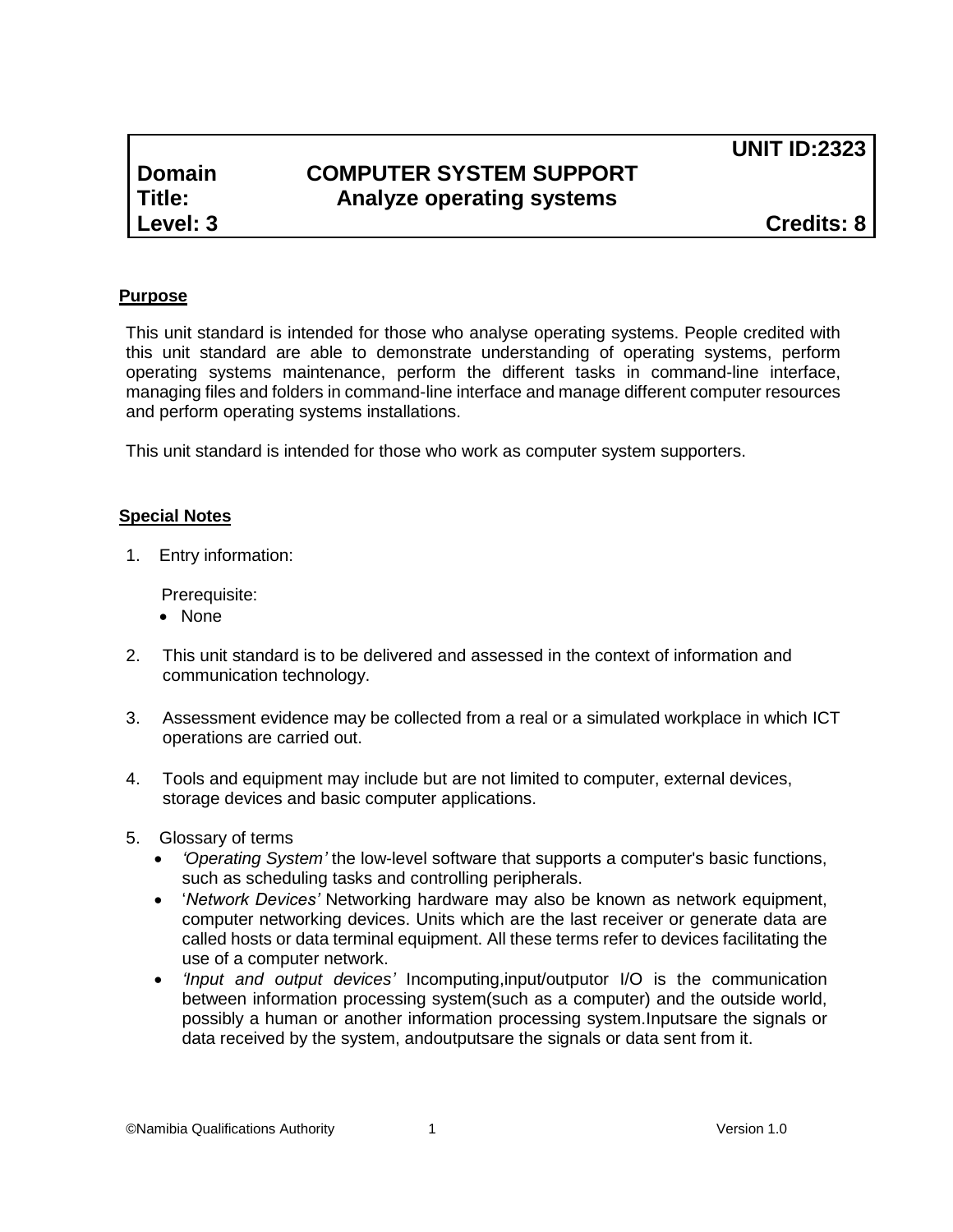- 6. Performance of all elements in this unit standard must comply with industry standards.
- 7. Regulations and legislation relevant to this unit standard include the following:
	- Labour Act 2007(Act No 11, 2007).
	- Regulations relating to the health & safety of employees at work under schedule 1 (2) of the Labour Act No.11 of 2007 and all subsequent amendments.

#### **Quality Assurance Requirements**

This unit standard and others within this sub-field may be awarded by institutions which meet the accreditation requirements set by the Namibia Qualifications Authority and the Namibia Training Authority and which comply with the national assessment and moderation requirements. Details of specific accreditation requirements and the national assessment arrangements are available from the Namibia Qualifications Authority on [www.namqa.org a](http://www.namqa.org/)nd the Namibia Training Authority on [www.nta.com.na](http://www.nta.com.na/)

## **Elements and Performance Criteria**

#### **Element 1: Demonstrate understanding of operating systems**

#### **Range**

Operating system controls and coordinates the use of the hardware among various application programs for various users.

Operating systems may include but not limited to resource allocator, control program, accounting, protection and security and kernel.

#### **Performance Criteria**

- 1.1 Operating Systems are explained in accordance with their basic functions and usage.
- 1.2 Operating systems are identified, classified and explained.
- 1.3 Microsoft disk operating system (MS-DOS) is defined.
- 1.4 UNIX operating system and kernel is explained.
- 1.5 Knowledge of virtual machines is demonstrated.

#### **Element 2: Perform operating systems maintenance**

#### **Range**

Protection and security may include control of systems resources but is limited to user authentication and defending external I/O devices from invalid access attempts.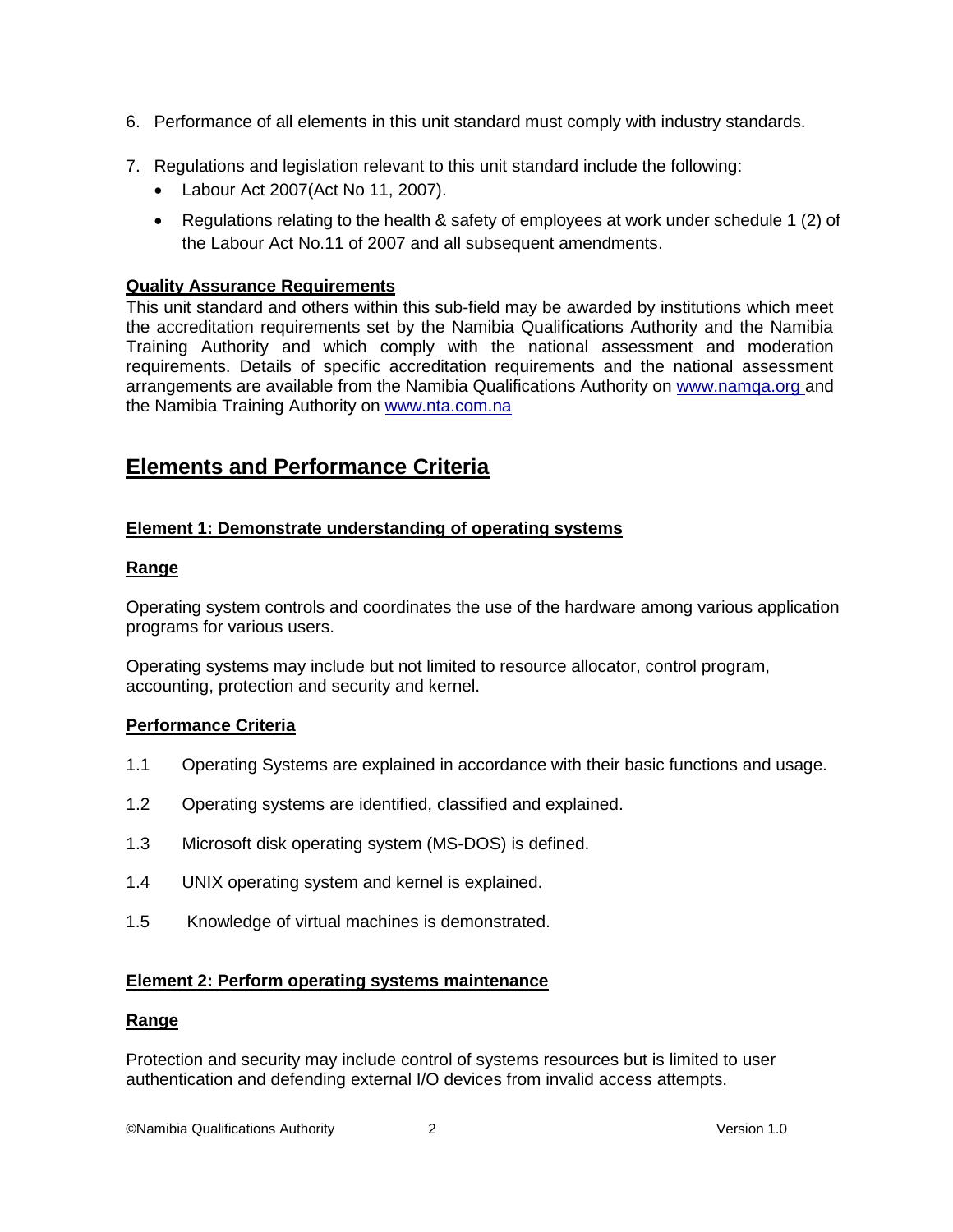#### **Performance Criteria**

- 2.1 Operating systems features and vulnerabilities are compared.
- 2.2 Operating systems security maintenance is performed.
- 2.3 Operating systems performance is checked in accordance with computer application procedures.
- 2.4 Operating systems updates are performed.

#### **Element 3: Perform the different tasks in command-line interface**

#### **Performance Criteria**

- 3.1 Operation of the command line interface is executed according to instructions.
- 3.2 Fundamental commands from the command line are illustrated and applied.

#### **Element 4: Managing files and folders in command-line interface**

#### **Performance Criteria**

- 4.1 Files and folders are created.
- 4.2 Files structure/directory hierarchy is created and deleted according to file system manipulation procedures.
- 4.3 File manipulation (rename, move, copy, append) is performed according to instructions.

#### **Element 5: Manage different computer resources**

#### **Range**

Computer resources may include but not limited to storage, input and output resources.

Computer resources allocation may include but not limited to disk partitioning, memory allocation and process allocation.

#### **Performance Criteria**

- 5.1 Computer resources are allocated and managed according to specific requirement.
- 5.2 Computer resources functionalities are monitored.